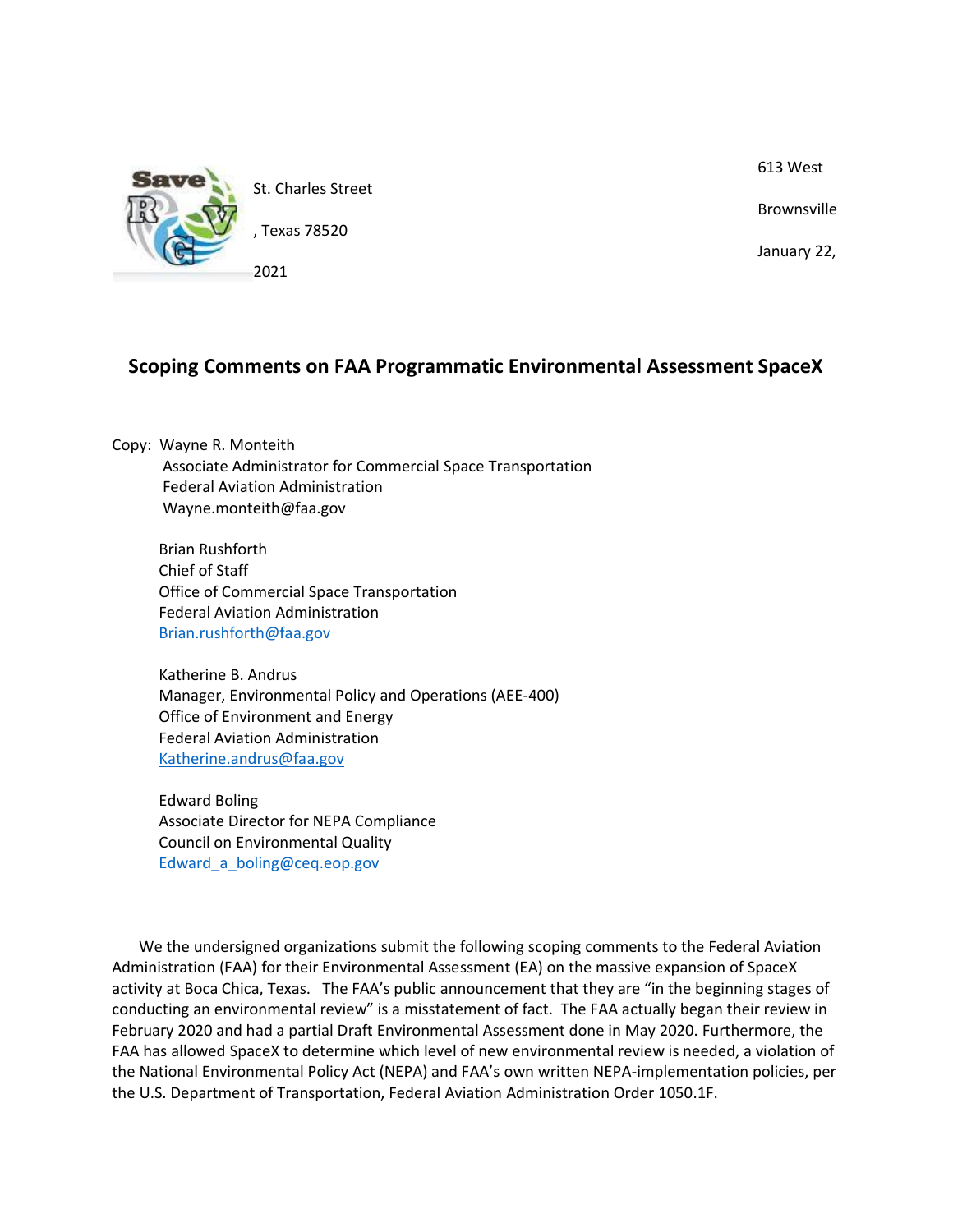#### Scoping Comments to FAA re SpaceX EA p. 2

First, we feel very strongly that the FAA must require the more thorough Environmental Impact Statement rather than an EA. The actions of SpaceX are now significantly different and greater in scope than the original project the FAA authorized in its 2014 Record of Decision (ROD). We contend that these actions have, and will continue to have, increasingly more significant human and environmental impacts.

The SpaceX project that the FAA authorized in 2014 was to allow the permitting of up to 12 launches of the Falcon 9 and Falcon Heavy rockets per year, and "smaller reusable suborbital launch vehicles." The SpaceX footprint in the area was limited; a 21-acre launch site and two launch control sites approximately 2 miles away. The project now is much larger and different in purpose and scope. This is particularly important as the SpaceX sites are essentially (except for a few small private inholdings) surrounded to the south and the west by the Boca Chica Unit of the Lower Rio Grande Valley National Wildlife Refuge, to the north by Boca Chica State Park and South Bay ( the first Texas Coastal Preserve), and to the east by Boca Chica Beach and the Gulf of Mexico. Biologically this is a very productive and sensitive area, with one of the highest levels of plant and animal diversity of any national wildlife refuge in North America, and with more federally and state listed endangered, threatened, rare, and species of concern than any other refuge. The following is a list of proposed SpaceX actions that were not part of their 2014 EIS, all of which are adding additional environmental impacts and therefore warrant a new EIS. They include but are not limited to:

- 1. The development, fabrication and testing of an entirely new rocket (Starship/Super Heavy) which will be the largest and most powerful rocket ever built, using 50% more fuel than the Saturn V, fuel that is more volatile and explosive (liquid oxygen and liquefied methane) than that of the Falcon 9 and Falcon Heavy, on which the 2014 EIS was predicated. Starship/Super Heavy is over 3.5 times more massive than the heaviest of the originally permitted rockets (Falcon Heavy), requiring many times greater thrust.
- 2. SpaceX's manufacturing and production facilities were not part of the 2014 EIS, and their overall environmental "footprint" of both the Launch Control Center Area (LCCA) and the Vertical Launch Area (VLA) has expanded greatly. VLA personnel has gone from "30 to 100" in 2019 to 450, with 24/7 lighting and activity. This is occurring in an area surrounded by state park, national wildlife refuge, public beach, and endangered & threatened species and critical habitat.
- 3. The 2014 EIS and ROD allowed for up to 12 launches per year of the Falcon 9 or Falcon Heavy, rockets already tested and in use. The new SpaceX plan calls for the following:
	- a. 10 Super Heavy static fire engine tests per year. Super Heavy has 37 raptor engines.
	- b. 50 Starship static fire engine tests per year. Starship has up to 6 raptor engines.
	- c. 20 Starship suborbital flights per year.
	- d. 8 Starship/Super Heavy orbital launches per year.
	- e. And quoting the May 2020 FAA Draft EA, "As flight tests become more successful SpaceX anticipates increasing orbital launch events…" meaning that testing and launch frequency of events are open-ended.
- 4. Not in the 2014 EIS was the present plan to drill 5 natural gas wells, to then collect, purify, liquefy (liquefied natural gas), store and use the methane. At 5.5 acres each, and adjacent to state and federal wildlife refuge land, the impacts and potential hazards of these operations in themselves warrant an EIS.
- 5. A desalination plant. Zero information is provided in the Scoping announcement on which to evaluate the impacts of this component. Given the major ecological impacts that could be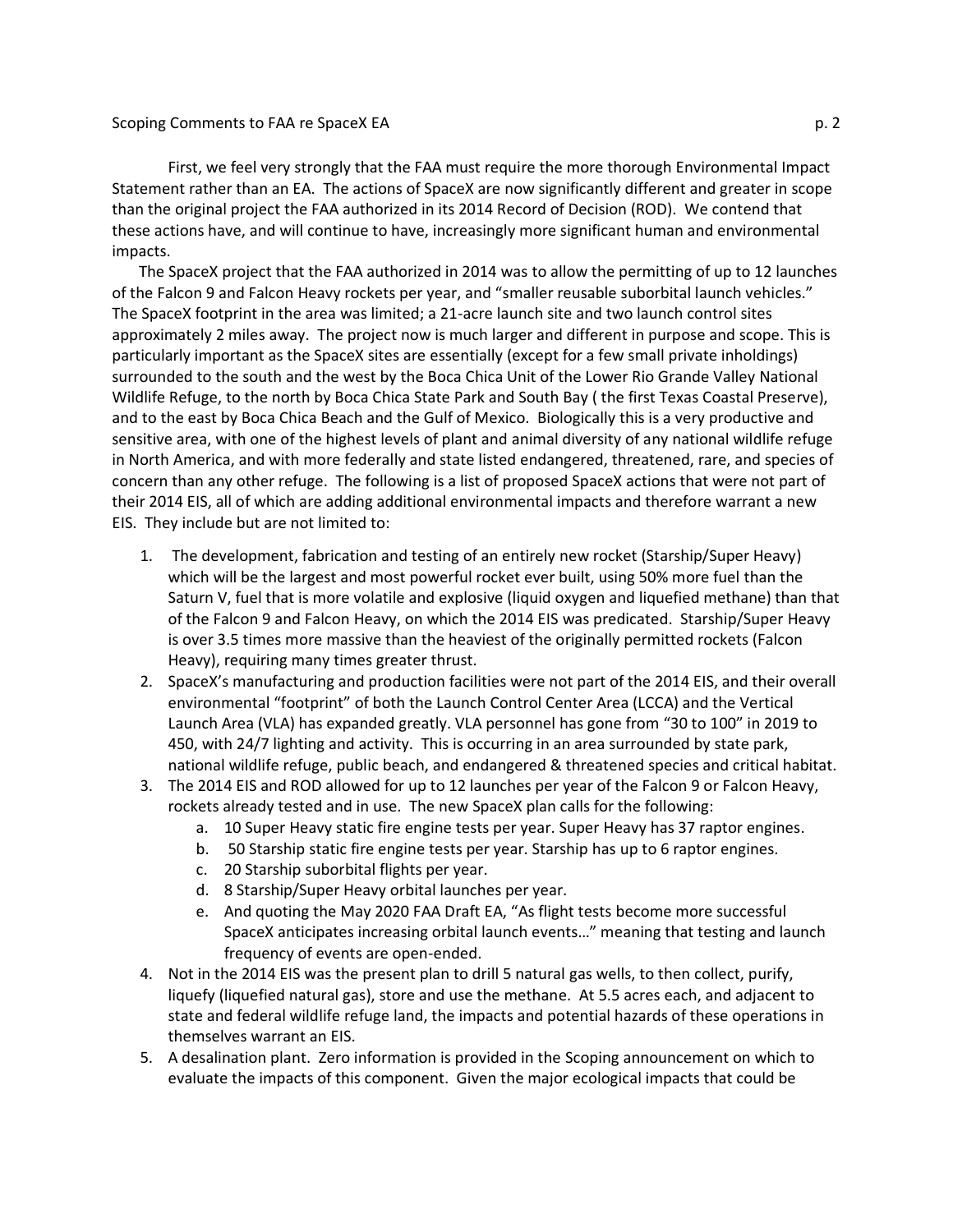generated by this plant alone, far more detail must be provided as to the source of the water and the disposal of briny discharge.

- 6. SpaceX plans to vent methane into the atmosphere, both from its facilities and from its launch vehicles. There was no mention of methane in the 2014 EIS. Now there will be methane production, storage and fuel. Will the methane fuel be piped in, trucked in, or produced onsite?
- 7. What will be the cumulative greenhouse gas (GHG) emissions from the testing, launching, burning and venting of methane and other fuels?
- 8. SpaceX plans on greatly increasing closures, (from 180 hours/year to 500 hours/year) of the entire area which includes much of State Hwy 4, Boca Chica beach, Boca Chica State Park, the Boca Chica Unit of the Lower Rio Grande Valley National Wildlife Refuge, South Bay Coastal Preserve, and Palmito Ranch National Battlefield. These are public lands and are not to be defacto privatized. Further, we note that SpaceX has already exceeded the 180 hours/year (over 180 hours in just one month, March 2020), without any apparent enforcement effort by FAA.
- 9. There was no launch failure safety analysis in the 2014 EIS that included a rocket of Starship/Super Heavy in size.
- 10. There was no environmental analysis of possible impact on South Bay Coastal Preserve of a rocket coming down (whole or in pieces) with up to 5,200 metric tons of rocket fuel. The consequences could be catastrophic and unmitigable.
- 11. There was no cumulative impact analysis that included the three permitted liquefied natural gas export terminals within 5 miles of the launch site, including larger debris field, greater and more frequent explosion & fire risks, greater noise, light, vibration, sonic booms, and release (intentional or accidental) of hazardous fuels and vapors. What will be the risks to South Padre Island, Port Isabel and Long Island Village, 5 miles away? Cumulative impact analysis also needs to evaluate safety of the Jupiter LLC plan for a light crude refinery and offshore oil terminal.
- 12. The vastly greater amount of traffic-related wildlife mortality on Highway 4, fourteen miles of which is surrounded on both sides by national wildlife refuge. 11,000 dump trucks have already moved material from Southmost to the VLA for building up the launch site base, causing impacts to Hwy 4, refuge fences due to vehicle crashes, and wildlife mortality from traffic volume. Traffic volume continues to be excessive due to continuous construction that was never evaluated in the NEPA process.
- 13. Significant decline in Snowy Plover nests in the mud flats around the VLA in 2020, the first year of significant SpaceX testing and launching. Other wading and shorebird species are also at risk (e.g. Piping Plover, a federally endangered species), as are migrating passerines that "fall out" in the area during weather events.
- 14. Possible deleterious effects of the dramatic increase in number and size of static engine testing and launches on sea turtles and their nesting on Boca Chica beach, particularly the critically endangered Kemp's Ridley.
- 15. The 2014 EIS is approximately seven years old.
- 16. Unlike an EA, an EIS guarantees maximum public input and participation. With the increasing loss of public access and use of the area this becomes more critical.

The FAA's NEPA procedures implementing the National Environmental Policy Act define when a Supplemental EIS is needed, or not. By all three criteria the new and expanded SpaceX plan warrants an EIS. The following was cited in the FAA's 2014 SpaceX EIS. [FAA Order 1050.1F, Section 9-2] "**A Supplemental EIS is not needed if:**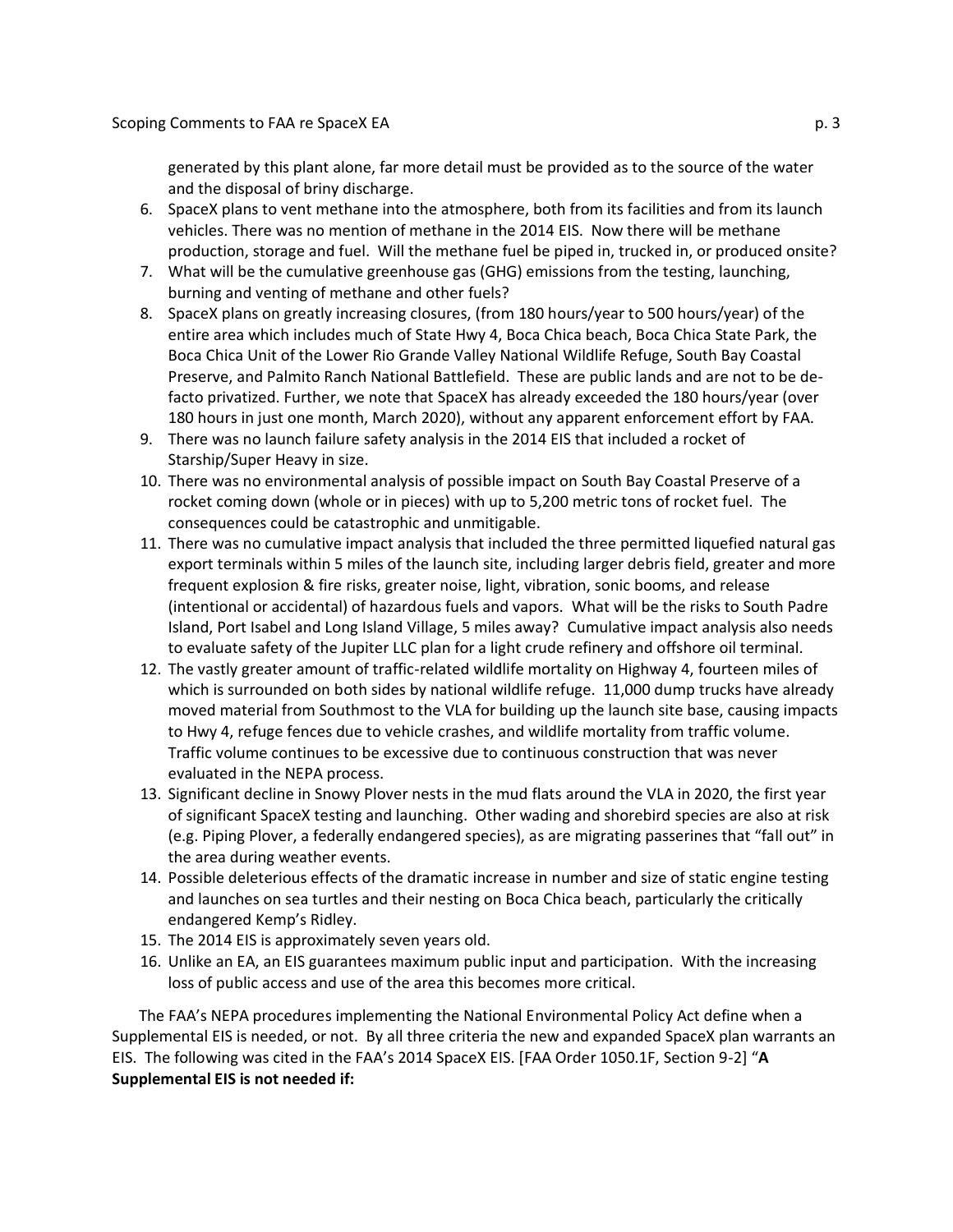### **1. "The proposed Action conforms to plans or projects for which a prior EIS has been filed and there are no substantial changes in the Proposed Action that are relevant to environmental concerns."**

SpaceX has in fact never launched a Falcon 9 or Falcon Heavy rocket from Boca Chica and now has no plans to do so. It has instead turned its site and activities into something unrecognizable in the original EIS and ROD; a large and expanding complex to manufacture, fabricate, assemble and test the Starship/Super Heavy rocket. These are substantial changes not addressed in the Proposed Action.

The Starship and Super Heavy booster together will be larger than the approved Falcon 9 and Falcon Heavy by an order of magnitude, standing 39 stories tall, with nine million lbs. of propellants, nearly 50% more than NASA's Saturn V rocket used to launch moon-landing Apollo missions.

Round-the-clock experimental testing has already increased significantly SpaceX's footprint (and they plan to expand further) by enlarging its acreage, its number of buildings, its number of employees and contractors, its hours of beach and refuge closure, and its number of test firings and pressure tests. All these things significantly increase environmental and public use impacts and none them are in the original EIS.

In addition, in the short time since SpaceX has conducted operations at the Boca Chica site, there have been multiple accidental explosions that disrupted people's lives, scattered rocket debris and caused wildfires that have consumed more than 100 acres of native habitat on national wildlife refuge land. These serious impacts are likely to continue to occur, and illustrate how critical it is for the FAA to initiate a new EIS process, and for federal regulators to exercise meaningful, legally required oversight. There are major and unanticipated changes from the activities proposed in the 2014 EIS because no testing of engines for the Falcon rocket family was planned or needed. Now, with the development of raptor engines, Starship and Super Heavy, testing will be frequent and accidents to some degree will continue. Impacts are now much more significant.

## **2. "Data and analysis contained in the previous EIS are still substantially valid and there are no significant new circumstances or information relevant to environmental concerns and bearings on the Proposed Action or its impacts."**

 The construction, testing and firing of the massive Starship and Heavy Booster will have much greater impacts. Because of the very substantial changes to the actions taking place at this site, virtually all the impact analysis in the 2014 EIS is now out of date, inaccurate and misleading.

Specifically, new analysis needs to be prepared for the significant effects that are occurring, such as noise, light, frequency of events, fires & explosions, larger areas of direct and indirect impacts (likely to include the towns of South Padre Island, Port Isabel, Long Island Village.

The permitted liquefied natural gas (LNG) liquefaction export terminals on the Brownsville Ship Channel), the storage of much more rocket propellant that is more volatile and explosive, impacts to wildlife, wetlands, vegetation and endangered and threatened species, and public access to recreation, South Bay, Palmito Ranch Battlefield Site, and Boca Chica beach all require a new and more complete analysis. In other words, an EIS is necessary.

Under economic impacts another issue is missing entirely. The latest license for the Starship tests requires \$198 million in third party liability, and federal indemnification for losses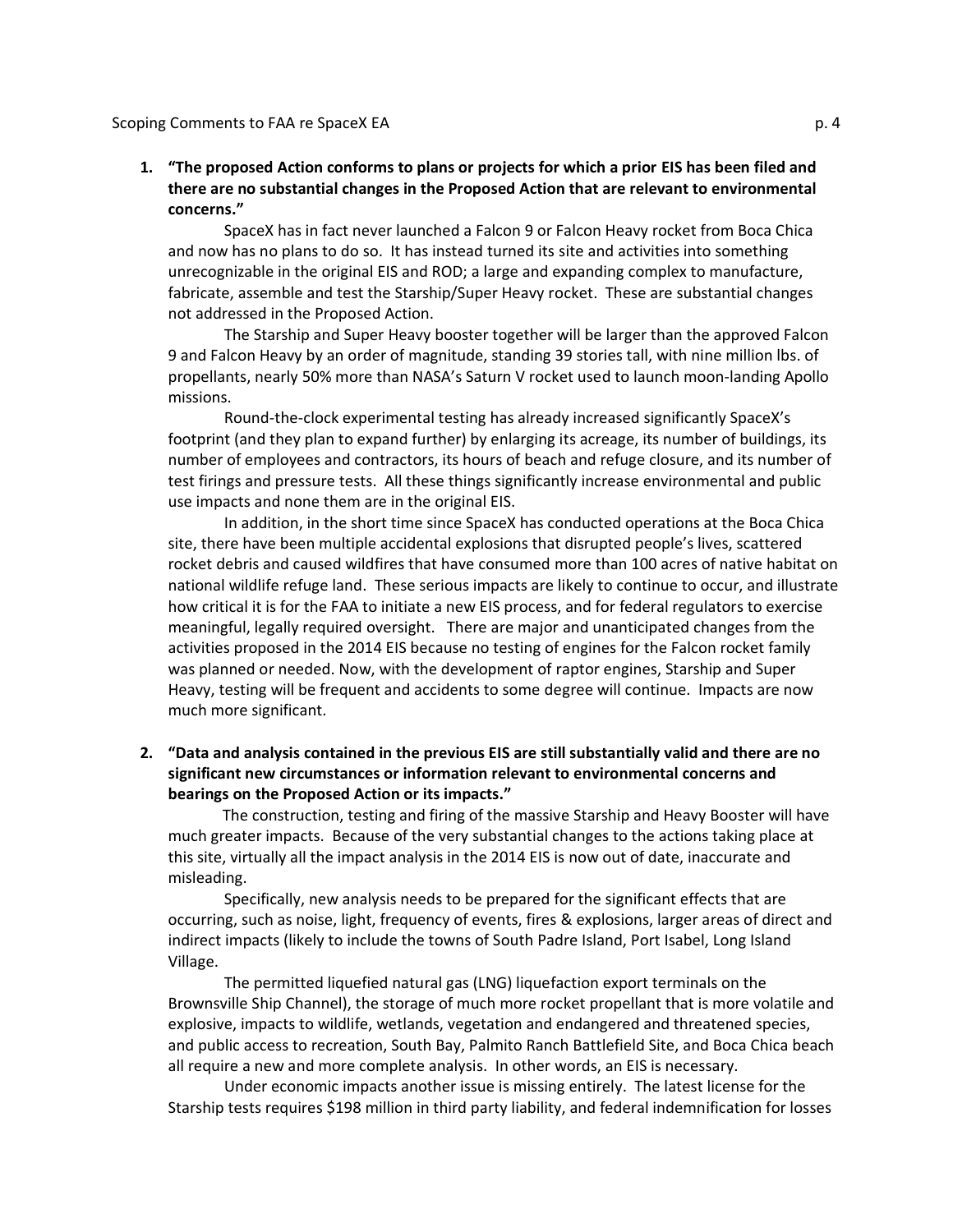beyond that. This is higher than is required for any Falcon 9 or Falcon Heavy launch from Vandenberg AFB or Kennedy/Cape Canaveral, suggesting a far larger risk zone than was included in the EIS or ROD. And this probably doesn't include liability for the potential \$20 billion LNG terminals and LNG tankers that will likely be in the expanded risk zone.

#### **3. "All pertinent conditions and requirements of the prior approval have, or will be, met in the current actions."**

The FAA has done an inadequate job in ensuring SpaceX compliance with many of the conditions in its 2014 Record of Decision. An example is the closure of Highway 4 and Boca Chica beach, which was to be limited to no more than 180 hours per year. In just the past 3 months of this year closures have exceeded 225 hours, often with confusing and inadequate prior notifications and last-minute changes and revocations. Nevertheless, SpaceX now wants to nearly triple its beach closure "quota."

To increasingly deny access to eight miles of public beach, state park land, national wildlife refuge & national park is a significant human impact and needs to be addressed, particularly as much of the experimental engine and rocket testing could be done at a safer and less public testing location elsewhere.

Given the wholly different purpose of the project, FAA needs, as part of the Supplemental EIS, to revisit the alternatives evaluation. Alternatives should include 1) launching and re-landing Starship & Heavy Booster on floating offshore platform off the South Texas coast, a possibility Elon Musk has publicly mentioned and for which job positions have been listed, and 2) launching Starship/Heavy Booster from Cape Canaveral, and re-landing on an offshore platform, a technology which was developed by SpaceX and used often for its Falcon 9 rocket. NASA supports SpaceX using Kennedy Space Center Launch Complex 39-A for Starship/Super Heavy.

FAA's May 2020 Draft EA states, under Alternatives, "Constructing a new site for Starship/Super Heavy would result in extensive environmental impacts, and so was not analyzed further." "Extensive environmental impacts" is an apt description of what SpaceX is doing to Boca Chica.

We have one further scoping recommendation. The FAA needs to delineate a clear and unambiguous enforcement mechanism to ensure compliance with whatever mitigation measures are required. Given its role in facilitating the U.S. space program, the FAA appears ill-suited or unwilling to the task of ensuring that environmental resources are respected and protected. FAA enforcement of the 2014 ROD conditions was marginal at best. This is not acceptable. Because SpaceX's impacts are certain to be significant, an Environmental Assessment is insufficient. A new EIS with a vigorous public input process is not just warranted by NEPA and the FAA's own criteria; it is required and urgently needed. Until that is done the FAA should prohibit any expansion in either SpaceX's footprint or testing and launching activities at the Boca Chica site.

Respectfully submitted,

Bill Berg, PhD, Board member Save RGV